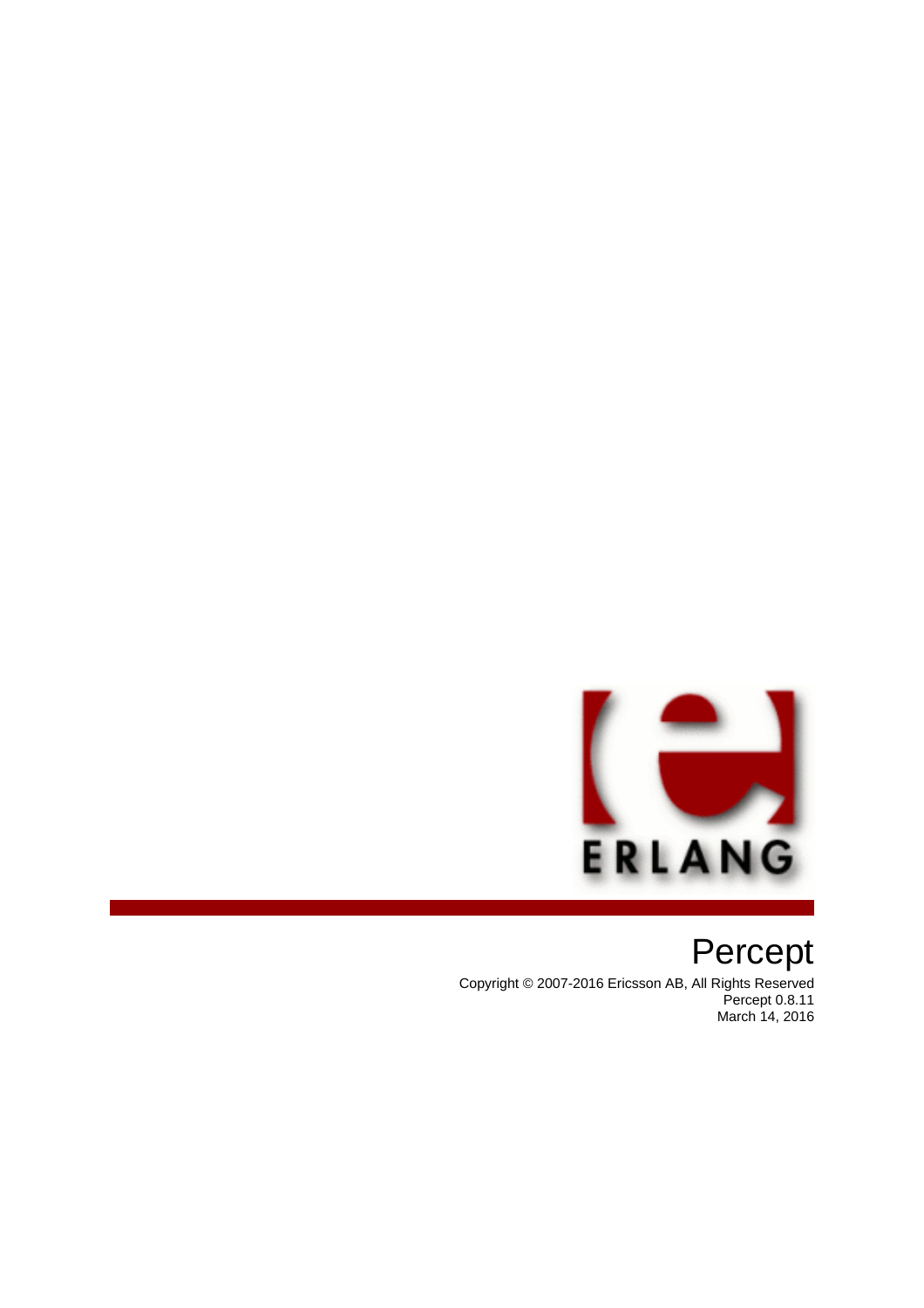### **Copyright © 2007-2016 Ericsson AB, All Rights Reserved**

Licensed under the Apache License, Version 2.0 (the "License"); you may not use this file except in compliance with the License. You may obtain a copy of the License at http://www.apache.org/licenses/LICENSE-2.0 Unless required by applicable law or agreed to in writing, software distributed under the License is distributed on an "AS IS" BASIS, WITHOUT WARRANTIES OR CONDITIONS OF ANY KIND, either express or implied. See the License for the specific language governing permissions and limitations under the License. The Initial Developer of the Original Code is Ericsson AB. Ericsson AB, All Rights Reserved.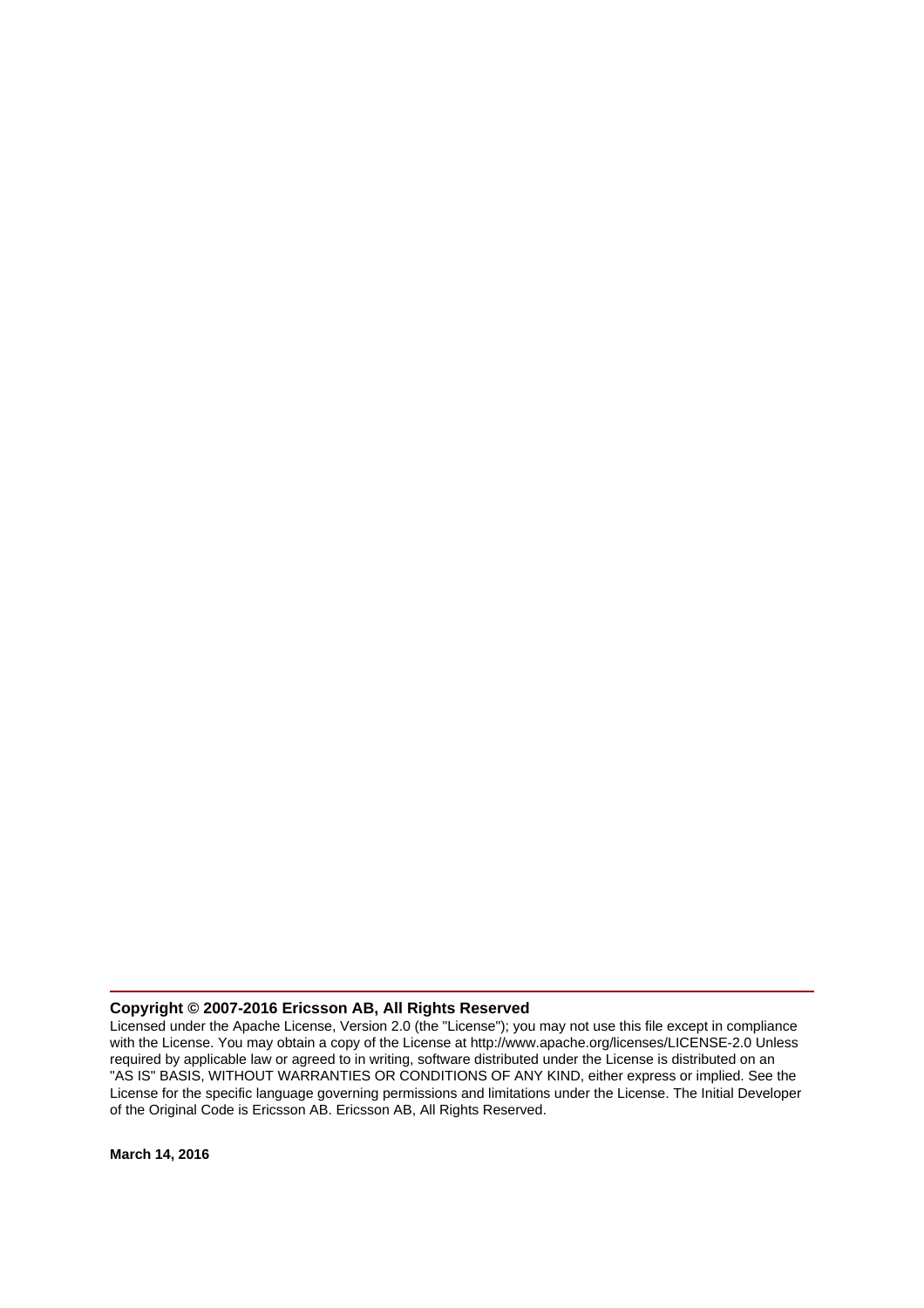Ericsson AB, All Rights Reserved: Percept | 1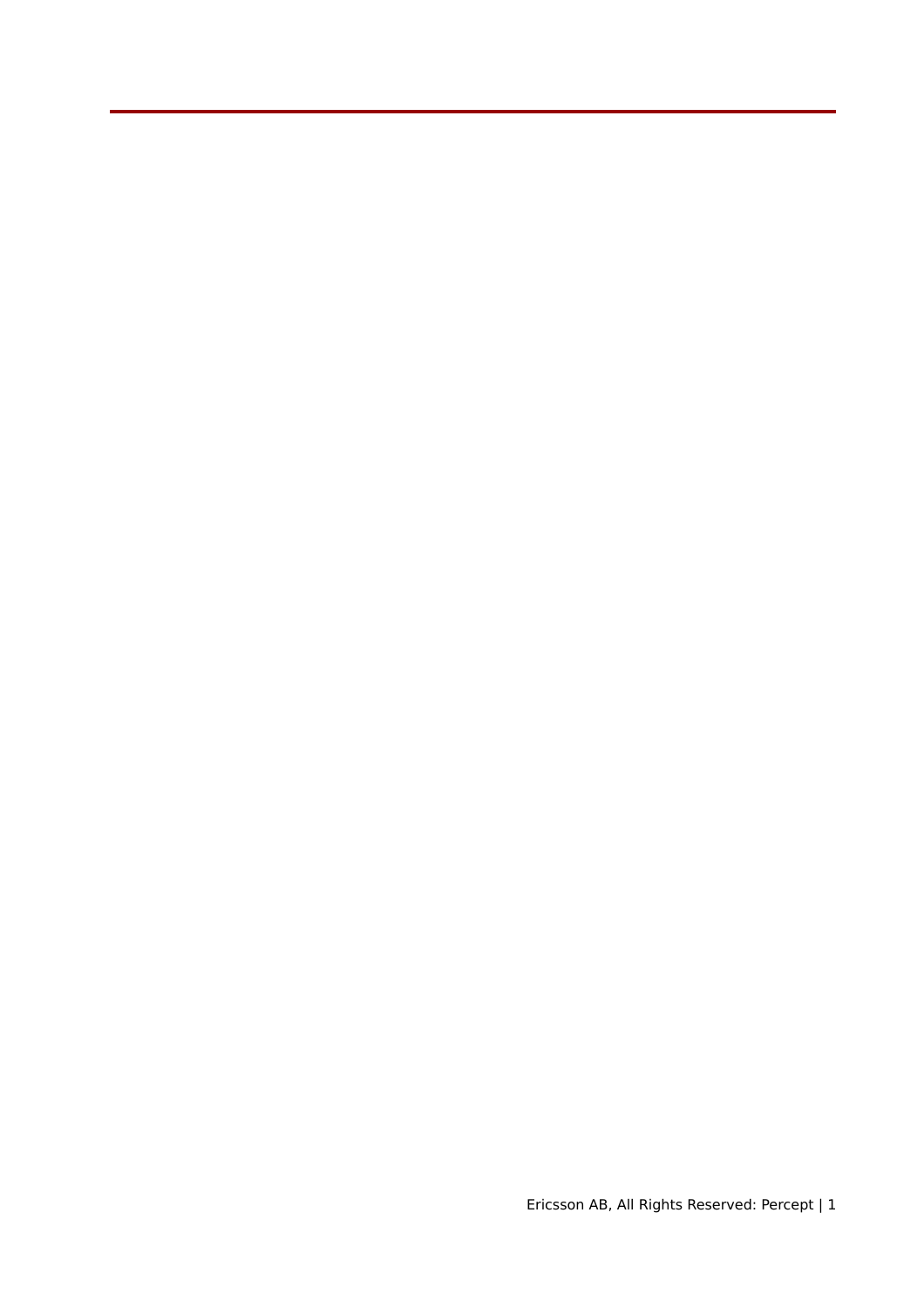# 1 Percept User's Guide

*Percept* is an acronym for *P*ercept - *er*lang *c*oncurr*e*ncy *p*rofiling *t*ool.

It is a tool to visualize application level concurrency and identify concurrency bottlenecks.

# 1.1 Percept

Percept, or Percept - Erlang Concurrency Profiling Tool, utilizes trace informations and profiler events to form a picture of the processes's and ports runnability.

# 1.1.1 Introduction

Percept uses erlang: trace/3 and erlang: system\_profile/2 to monitor events from process states. Such states are,

- waiting
- running
- runnable
- free
- exiting

There are some other states too, suspended, hibernating, and garbage collecting (gc). The only ignored state is gc and a process is considered to have its previous state through out the entire garbage collecting phase. The main reason for this, is that our model considers the gc as a third state neither active nor inactive.

A waiting or suspended process is considered an inactive process and a running or runnable process is considered an active process.

Events are collected and stored to a file. The file can be moved and analyzed on a different machine than the target machine.

Note, even if percept is not installed on your target machine, profiling can still be done via the module *percept\_profile* located in runtime\_tools.

# 1.1.2 Getting started

### Profiling

There are a few ways to start the profiling of a specific code. The command percept:profile/3 is a preferred way.

The command takes a filename for the data destination file as first argument, a callback entry-point as second argument and a list of specific profiler options, for instance procs, as third argument.

Let's say we have a module called example that initializes our profiling-test and let it run under some defined manner designed by ourself. The module needs a start function, let's call it go and it takes zero arguments. The start arguments would look like:

percept:profile("test.dat", {test, go, []}, [procs]).

For a semi-real example we start a tree of processes that does sorting of random numbers. In our model below we use a controller process that distributes work to different client processes.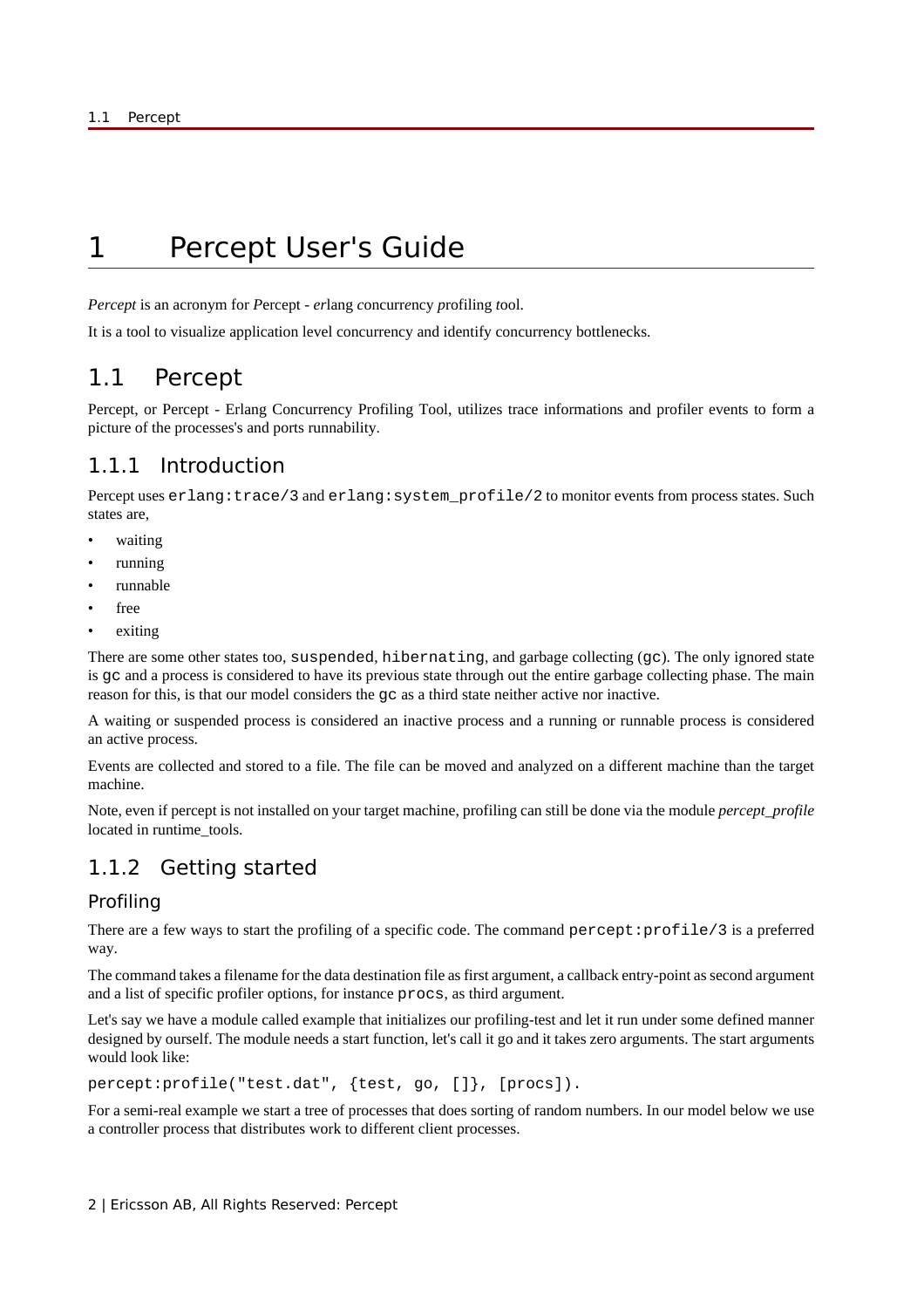```
-module(sorter).
-export([go/3,loop/0,main/4]).
q_0(I, N, M) ->
    spawn(?MODULE, main, [I,N,M,self()]),
     receive done -> ok end.
main(I,N,M,Parent) ->
    Pids = lists:foldl(
 fun(\_ ,Ps) ->
     \overline{[} spawn(?MODULE, loop, [ ] ) | Ps]
  end, [], lists:seq(1,M)),
     lists:foreach(
 fun(\_) ->
     send work(N,Pids),
      gather(Pids)
  end, lists:seq(1,I)),
     lists:foreach(
  fun(Pid) ->
     Pid ! {self(), quit}
  end, Pids),
     gather(Pids), Parent ! done.
send_work(_,[]) -> ok;
send_   work( N,[Pid|Pids]) ->
    Pid ! {self(),sort,N},
    send work(round(N*1.2),Pids).
loop() ->
     receive
  {Pid, sort, N} -> dummy_sort(N),Pid ! {self(), done},loop();
 {Pid, quit} -> Pid ! {self(), done} end.
dummy_sort(N) -> lists:sort([ random:uniform(N) || _ <- lists:seq(1,N)]).
\text{aather}([]) \rightarrow \text{ok};gather([Pid|Pids]) -> receive {Pid, done} -> gather(Pids) end.
```
We can now start our test using percept:

```
Erlang (BEAM) emulator version 5.6 [async-threads:0] [kernel-poll:false]
Eshell V5.6 (abort with ^G)
1> percept:profile("test.dat", {sorter, go, [5, 2000, 15]}, [procs]).
Starting profiling.
ok
```
Percept sets up the trace and profiling facilities to listen for process specific events. It then stores these events to the test.dat file. The profiling will go on for the whole duration until sorter:go/3 returns and the profiling has concluded.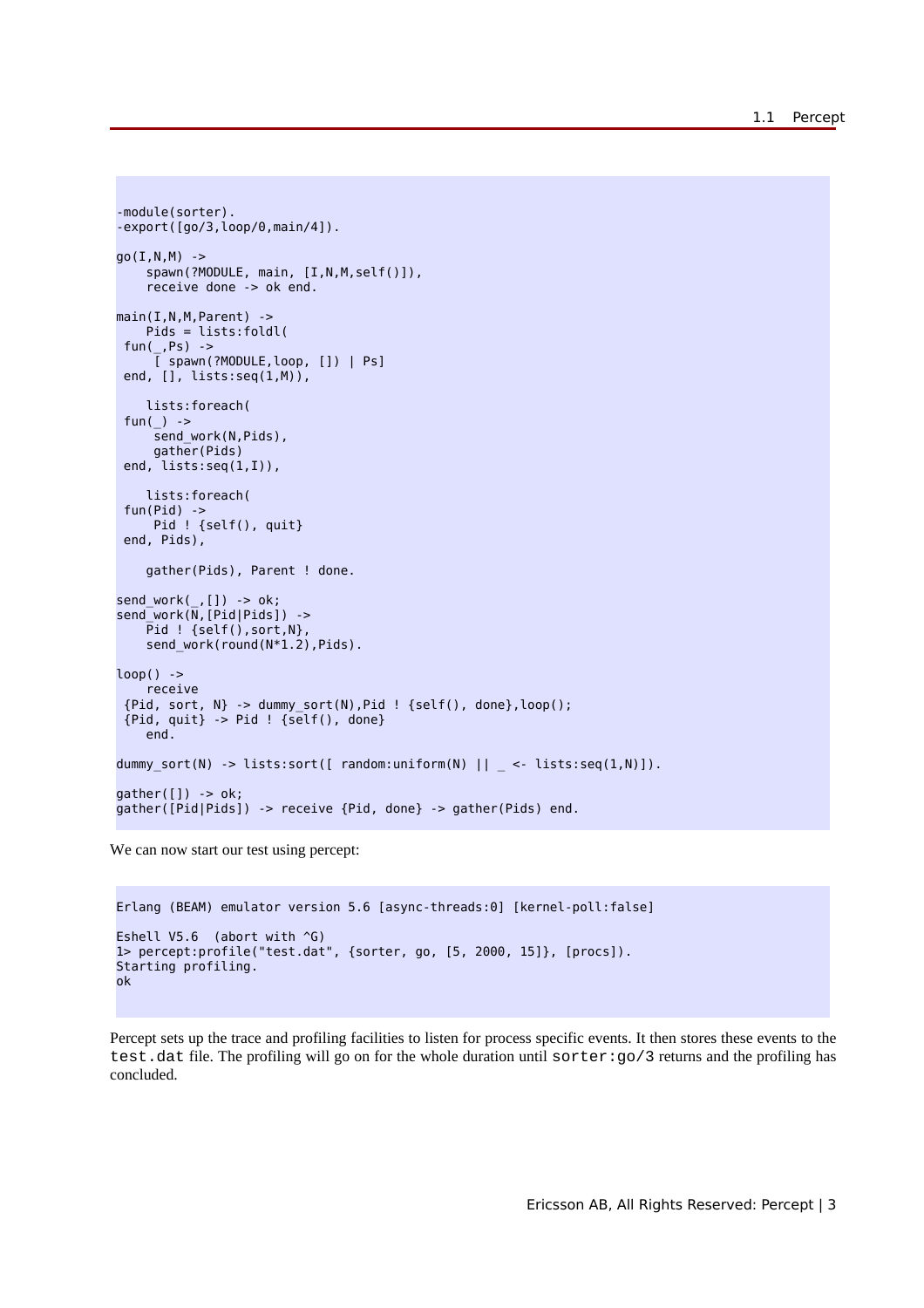#### 1.1 Percept

### Data viewing

To analyze this file, use percept:analyze("test.dat"). We can do this on any machine with Percept installed. The command will parse the data file and insert all events in a RAM database, percept\_db. The initial command will only prompt how many processes were involved in the profile.

```
2> percept:analyze("test.dat"). 
Parsing: "test.dat" 
Parsed 428 entries in 3.81310e-2 s.
     17 created processes.
     0 opened ports.
ok
```
To view the data we start the web-server using percept:start\_webserver/1. The command will return the hostname and the a port where we should direct our favorite web browser.

```
3> percept: start webserver(8888).
{started,"durin",8888}
4>
```
#### Overview selection

Now we can view our data. The database has its content from percept:analyze/1 command and the webserver is started.

When we click on the overview button in the menu percept will generate a graph of the concurrency and send it to our web browser. In this view we get no details but rather the big picture. We can see if our processes behave in an inefficient manner. Dips in the graph represents low concurrency in the erlang system.

We can zoom in on different areas of the graph either using the mouse to select an area or by specifying min and max ranges in the edit boxes.

#### Note:

Measured time is presented in seconds if nothing else is stated.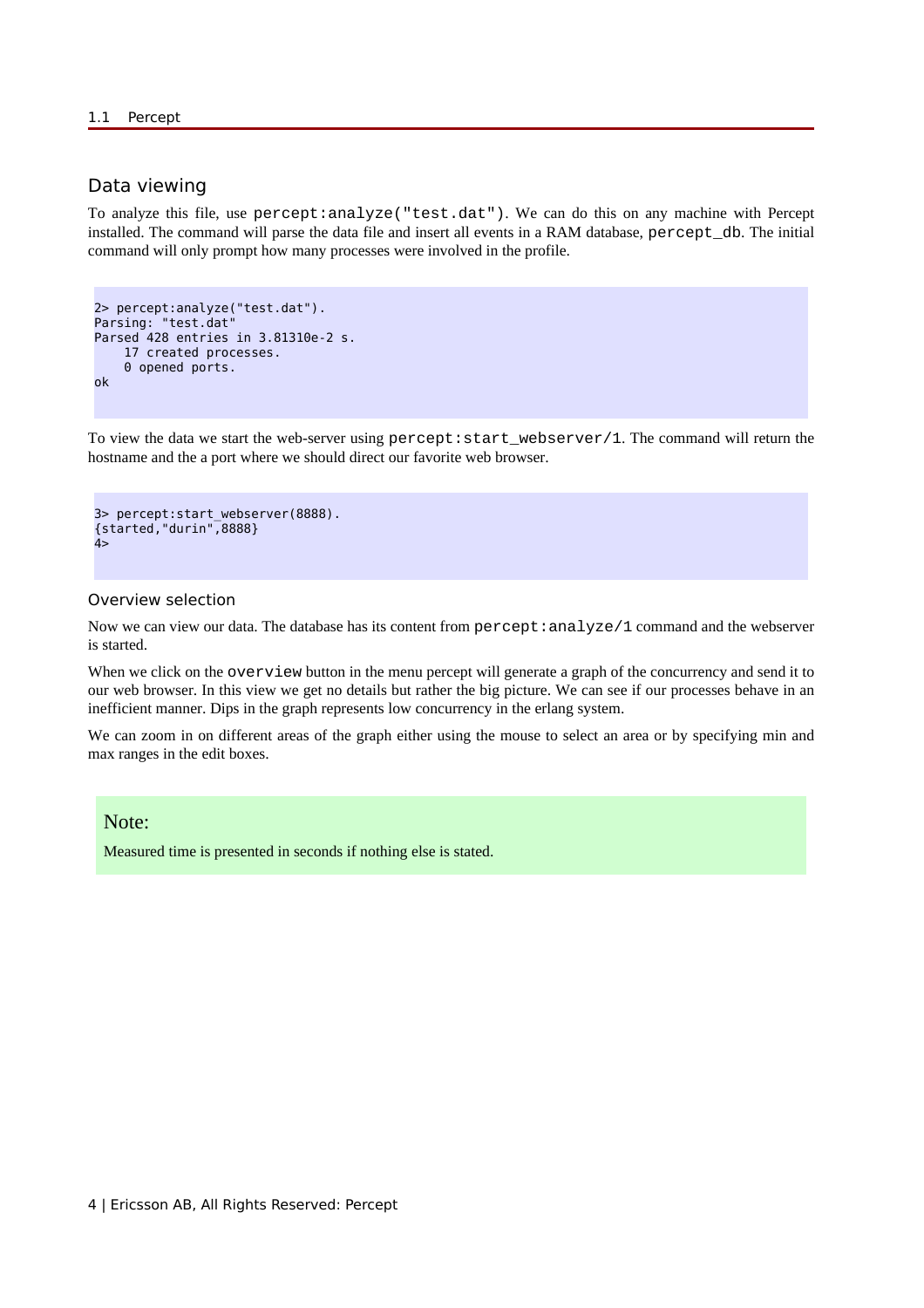

Figure 1.1: Overview selection

### Processes selection

To get a more detailed description we can select the process view by clicking the processes button in the menu.

The table shows process id's that are click-able and direct you to the process information page, a lifetime bar that presents a rough estimate in green color about when the process was alive during profiling, an entry-point, its registered name if it had one and the process's parent id.

We can select which processes we want to compare and then hit the compare button on the top right of the screen.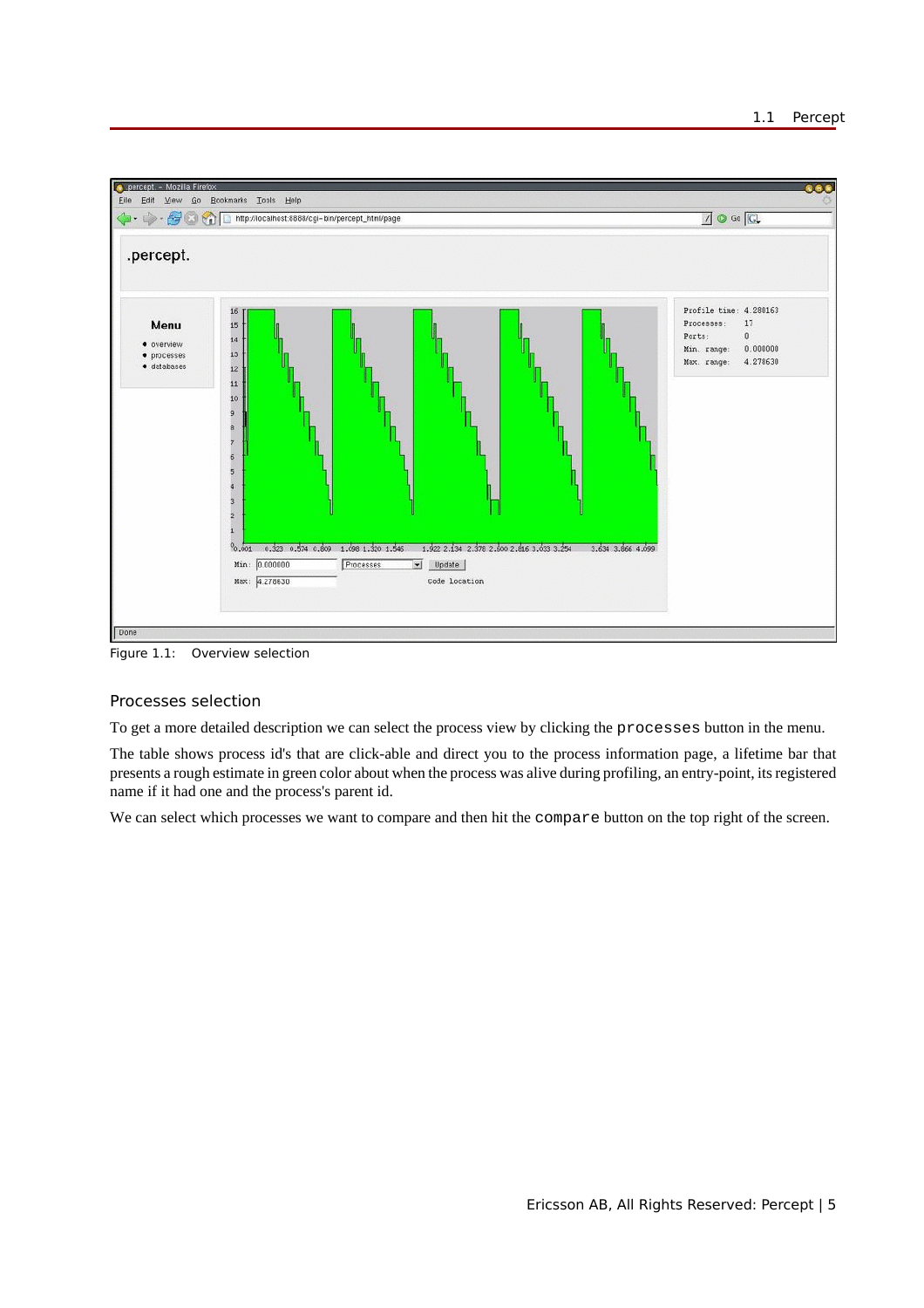|                     | http://localhost:8888/cgi-bin/percept_html/processes_page | O Go CL  |                |           |           |                                       |
|---------------------|-----------------------------------------------------------|----------|----------------|-----------|-----------|---------------------------------------|
| .percept.           |                                                           |          |                |           |           |                                       |
|                     | Processes                                                 |          |                |           |           | $\overline{\triangledown}$ Select all |
| Menu                | Pid<br>Select                                             | Lifetine | Entrypoint     | Name      | Parent    | Compare                               |
| · overview          | (0.30.0)<br>L1                                            |          | undefined      | undefined | undefined |                                       |
| • processes         | (0.37.0)<br>⊽                                             |          | sorter:main/4  | undefined | (0.30.0)  |                                       |
| $\bullet$ databases | ঢ়<br>(0.38.0)                                            |          | sorter: loop/0 | undefined | (0.37.0)  |                                       |
|                     | $\overline{\mathbf{v}}$<br>(0.39.0)                       |          | sorter: loop/0 | undefined | (0.37.0)  |                                       |
|                     | $\overline{\mathbf{v}}$<br>(0.40.0)                       |          | sorter: loop/0 | undefined | (0.37.0)  |                                       |
|                     | ঢ়<br>(0.41.0)                                            |          | sorter: loop/0 | undefined | (0.37.0)  |                                       |
|                     | $\overline{v}$<br>(0.42.0)                                |          | sorter: loop/0 | undefined | <0.37.0>  |                                       |
|                     | ঢ়<br>(0.43.0)                                            |          | sorter: loop/0 | undefined | (0.37.0)  |                                       |
|                     | $\overline{\mathbf{v}}$<br>(0.44.0)                       |          | sorter: loop/0 | undefined | (0.37.0)  |                                       |
|                     | $\overline{\mathbf{v}}$<br>(0.45.0)                       |          | sorter: loop/0 | undefined | (0.37.0)  |                                       |
|                     | ঢ়<br>(0.46.0)                                            |          | sorter: loop/0 | undefined | (0.37.0)  |                                       |
|                     | $\overline{\mathbf{v}}$<br>(0.47.0)                       |          | sorter: loop/0 | undefined | (0.37.0)  |                                       |
|                     | $\overline{\mathbf{v}}$<br>(0.48.0)                       |          | sorter: loop/0 | undefined | (0.37.0)  |                                       |
|                     | ⊽<br>(0.49.0)                                             |          | sorter: loop/0 | undefined | (0.37.0)  |                                       |
|                     | $\overline{\mathbf{v}}$<br>(0.50.0)                       |          | sorter: loop/0 | undefined | (0.37.0)  |                                       |
|                     | Γ<br>(0.51.0)                                             |          | sorter: loop/0 | undefined | (0.37.0)  |                                       |
|                     | $\overline{\mathbf{v}}$<br>(0.52.0)                       |          | sorter: loop/0 | undefined | (0.37.0)  |                                       |

Figure 1.2: Processes selection

### Compare selection

The activity bar under the concurrency graph shows each process's runnability. The color green shows when a process is active (which is running or runnable) and the white color represents time when a process is inactive (waiting in a receive or is suspended).

To inspect a certain process click on the process id button, this will direct you to a process information page for that specific process.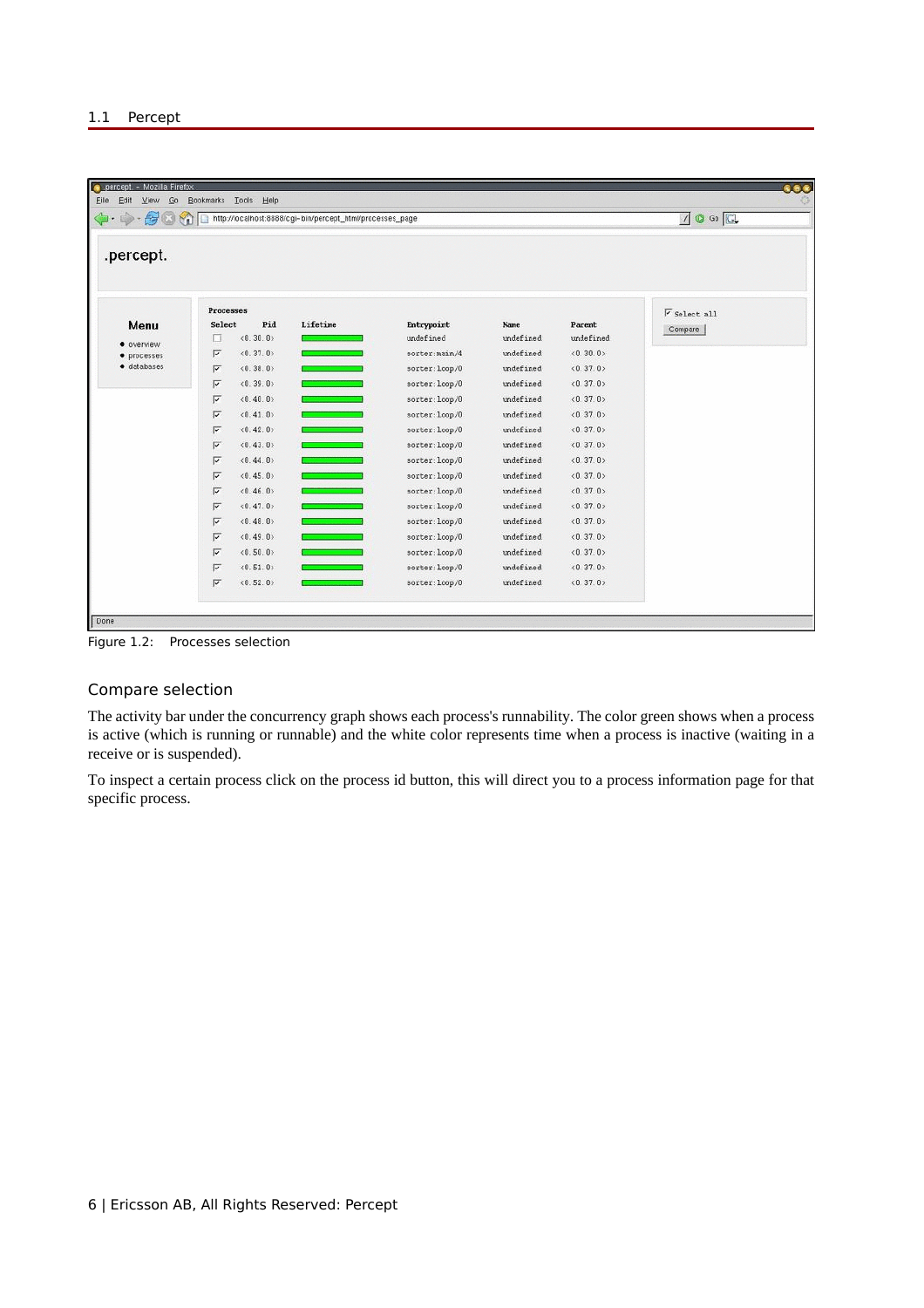#### 1.1 Percept



Figure 1.3: Processes compare selection

### Process information selection

Here we can some general information for the process. Parent and children processes, spawn and exit times, entrypoint and start arguments.

We can also see the process' inactive times. How many times it has been waiting, statistical information and most importantly in which function.

The time percentages presented in process information are of time spent in waiting, not total run time.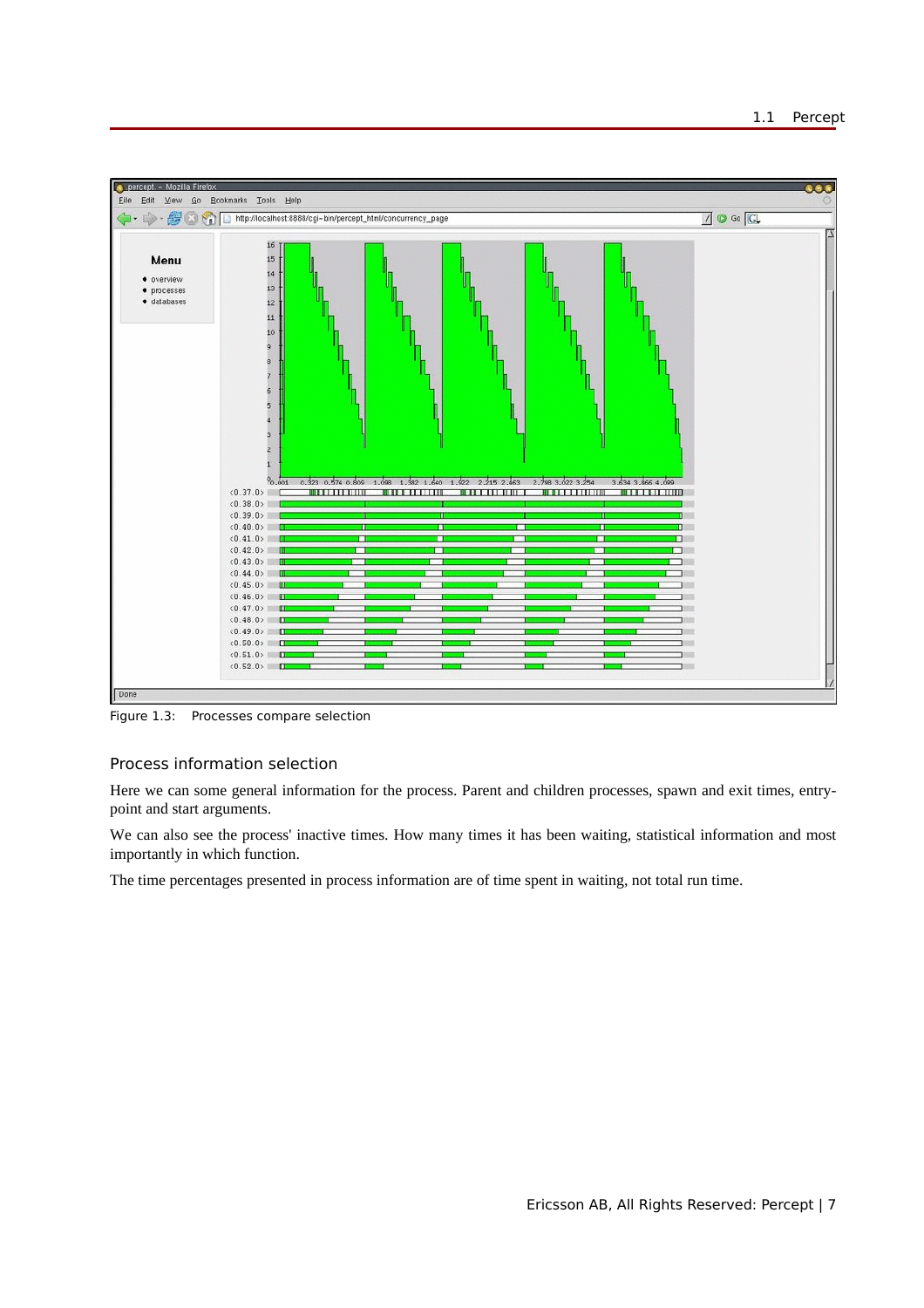| percept. - Mozilla Firefox                                                                                                                                                                                                                                                                                                                                                                                                                                         | 8.6.8                             |
|--------------------------------------------------------------------------------------------------------------------------------------------------------------------------------------------------------------------------------------------------------------------------------------------------------------------------------------------------------------------------------------------------------------------------------------------------------------------|-----------------------------------|
|                                                                                                                                                                                                                                                                                                                                                                                                                                                                    | $\circ$ Go $\circ$<br>$\sqrt{2}$  |
|                                                                                                                                                                                                                                                                                                                                                                                                                                                                    |                                   |
| (0.41.0)<br>Pid<br>undefined<br>Name<br>Entrypoint sorter: loop/0<br>Arquments<br>Profile Time<br>Timestamp<br>Start (1195, 735393, 471438) 0.000892<br>Timetable<br>Stop (1195, 735397, 744024) 4.273478<br>(0.37.0)<br>Parent<br>Children<br>$\prod$<br>#recv Module: Function/Arity<br><b>Total</b><br>Mean<br>StdDev<br>Percentage<br>0.395368 0.065895 0.172293 6<br>sorter: loop/0<br>  0.002168 0.002168 0.000000 1<br>code_server:call/2<br>1 <sup>2</sup> |                                   |
|                                                                                                                                                                                                                                                                                                                                                                                                                                                                    | Edit View Go Bookmarks Tools Help |

Figure 1.4: Process information selection

# 1.2 egd

### 1.2.1 Introduction

The egd module is an interface for 2d-image rendering and is used by Percept to generate dynamic graphs to its web pages. All code is pure erlang, no drivers needed.

The library is intended for small to medium image sizes with low complexity for optimal performance. The library handles horizontal lines better then vertical lines.

The foremost purpose for this module is to enable users to generate images from erlang code and/or datasets and to send these images to either files or web servers.

### 1.2.2 File example

Drawing examples:

```
-module(img).
-export([do/0]).
do() ->
     Im = egd:create(200,200),
    Red = <code>egd:color({255,0,0})</code>Green = ed:color({0,0.255,0}),
    Blue = egd:color({0, 0, 255}),
    Black = eggd:color({0,0,0}),
     Yellow = egd:color({255,255,0}),
     % Line and fillRectangle
     egd:filledRectangle(Im, {20,20}, {180,180}, Red),
     egd:line(Im, {0,0}, {200,200}, Black),
```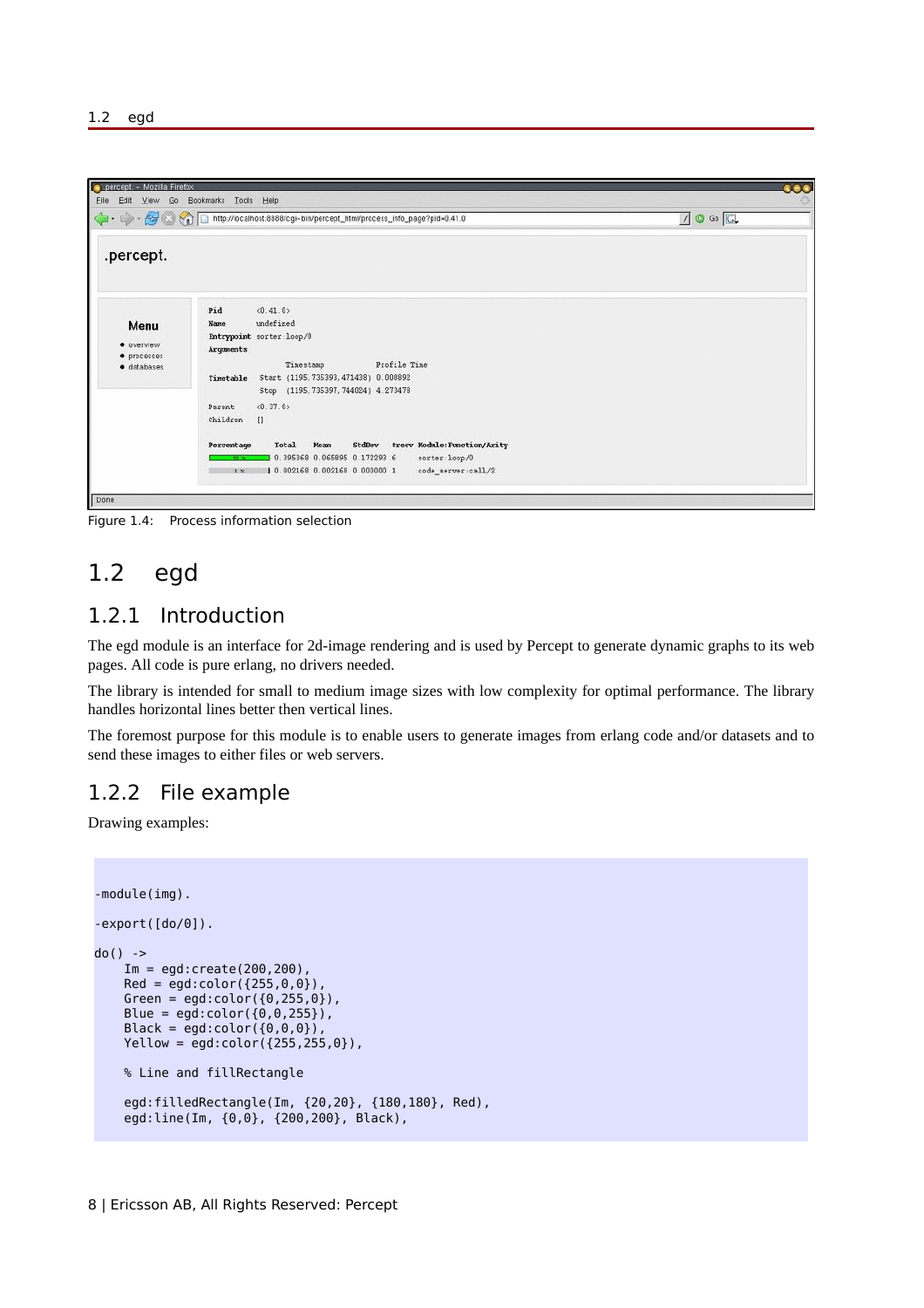```
 egd:save(egd:render(Im, png), "/home/egil/test1.png"),
 egd:filledEllipse(Im, {45, 60}, {55, 70}, Yellow),
 egd:filledEllipse(Im, {145, 60}, {155, 70}, Blue),
    egd:save(egd:render(Im, png), "/home/egil/test2.png"),
   R = 80,
   X0 = 99.
   Y0 = 99,
   Pts = [ { X\theta + trunc(R*math:cos(A*math:pi()*2/360)),
  Y0 + trunc(R*math:sin(A*math:pi()*2/360))
    \} || A <- lists:seq(0,359,5)],
    lists:map(
fun({X,Y}) ->
     egd:rectangle(Im, {X-5, Y-5}, {X+5,Y+5}, Green)
 end, Pts), 
    egd:save(egd:render(Im, png), "/home/egil/test3.png"),
    % Text
    Filename = filename:join([code:priv_dir(percept), "fonts", "6x11_latin1.wingsfont"]),
    Font = egd_font:load(Filename),
   {W,H} = \overline{egd} font:size(Font),
    String = "egd says hello",
   Length = length(String),
    egd:text(Im, {round(100 - W*Length/2), 200 - H - 5}, Font, String, Black),
    egd:save(egd:render(Im, png), "/home/egil/test4.png"),
    egd:destroy(Im).
```
First save.

Figure 2.1: test1.png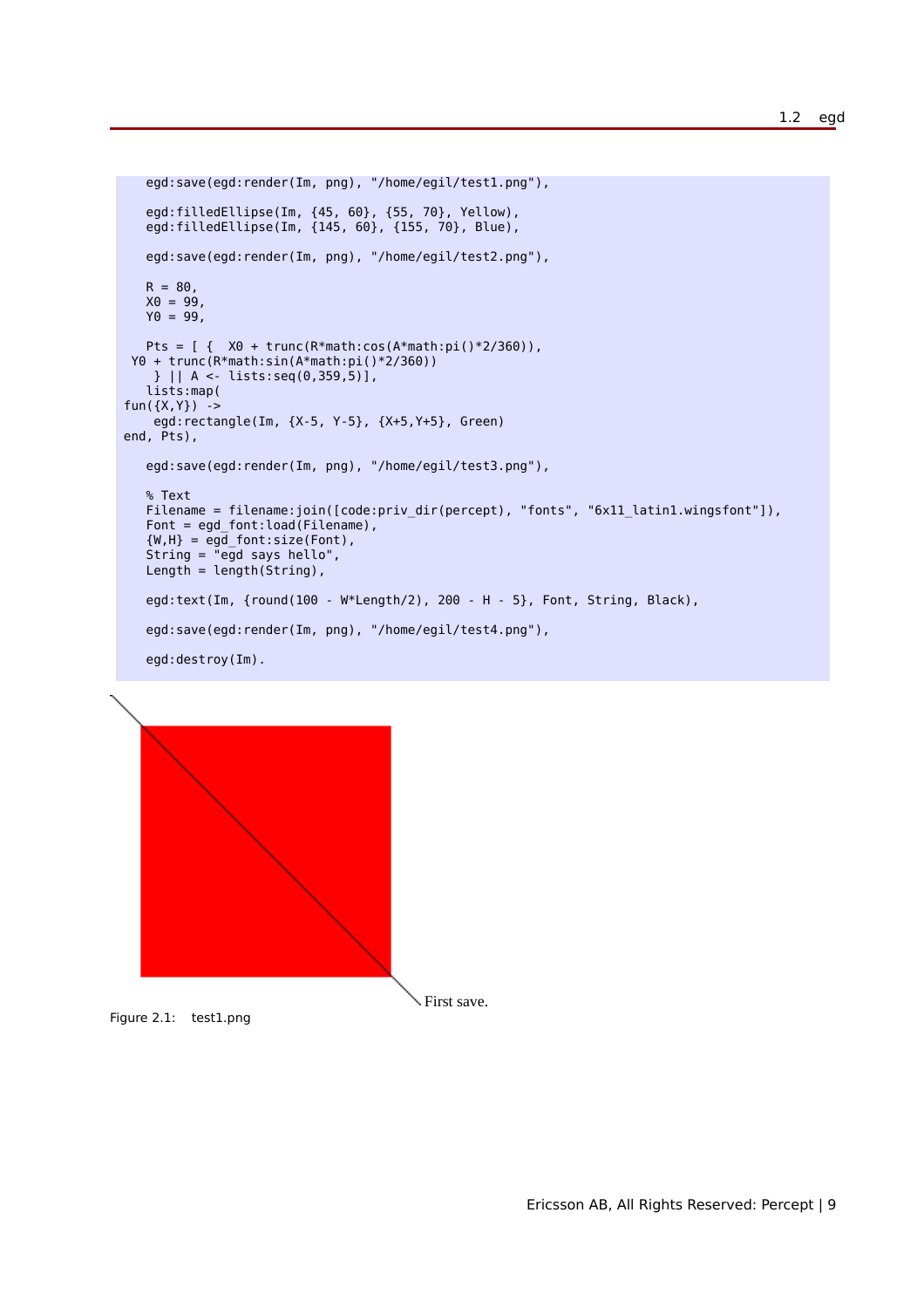

Figure 2.2: test2.png

Second save.



Figure 2.3: test3.png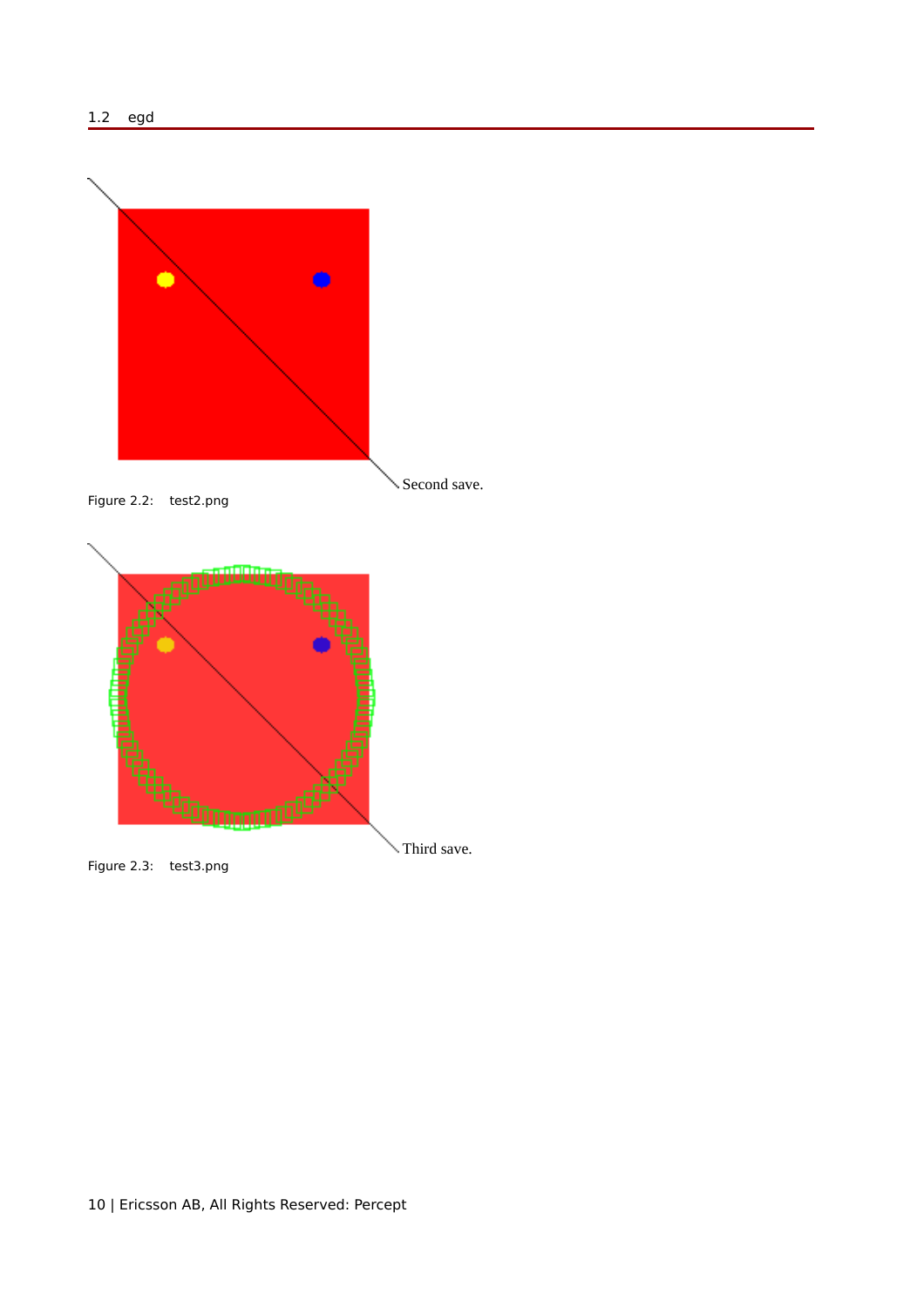

## 1.2.3 ESI example

Using egd with inets ESI to generate images on the fly:

```
-module(img_esi).
-export([image/3]).
image(SessionID, _Env, _Input) ->
     mod_esi:deliver(SessionID, header()),
    Binary = my\_image(),
    mod esi:deliver(SessionID, binary to list(Binary)).
my\_image() ->
    Im = egd:create(300, 20)Black = egd:color({0,0,0}),
    Red = egd:color({255,0,0}),
     egd:filledRectangle(Im, {30,14}, {270,19}, Red),
     egd:rectangle(Im, {30,14}, {270,19}, Black),
     Filename = filename:join([code:priv_dir(percept), "fonts", "6x11_latin1.wingsfont"]),
     Font = egd_font:load(Filename),
     egd:text(Im, {30, 0}, Font, "egd with esi callback", Black),
    Bin = egd:render(Im, png), egd:destroy(Im),
    Bin.
header() ->
     "Content-Type: image/png\r\n\r\n".
```
## egd with esi callback

Figure 2.5: Example of result.

For more information regarding ESI, please see inets application *mod\_esi*.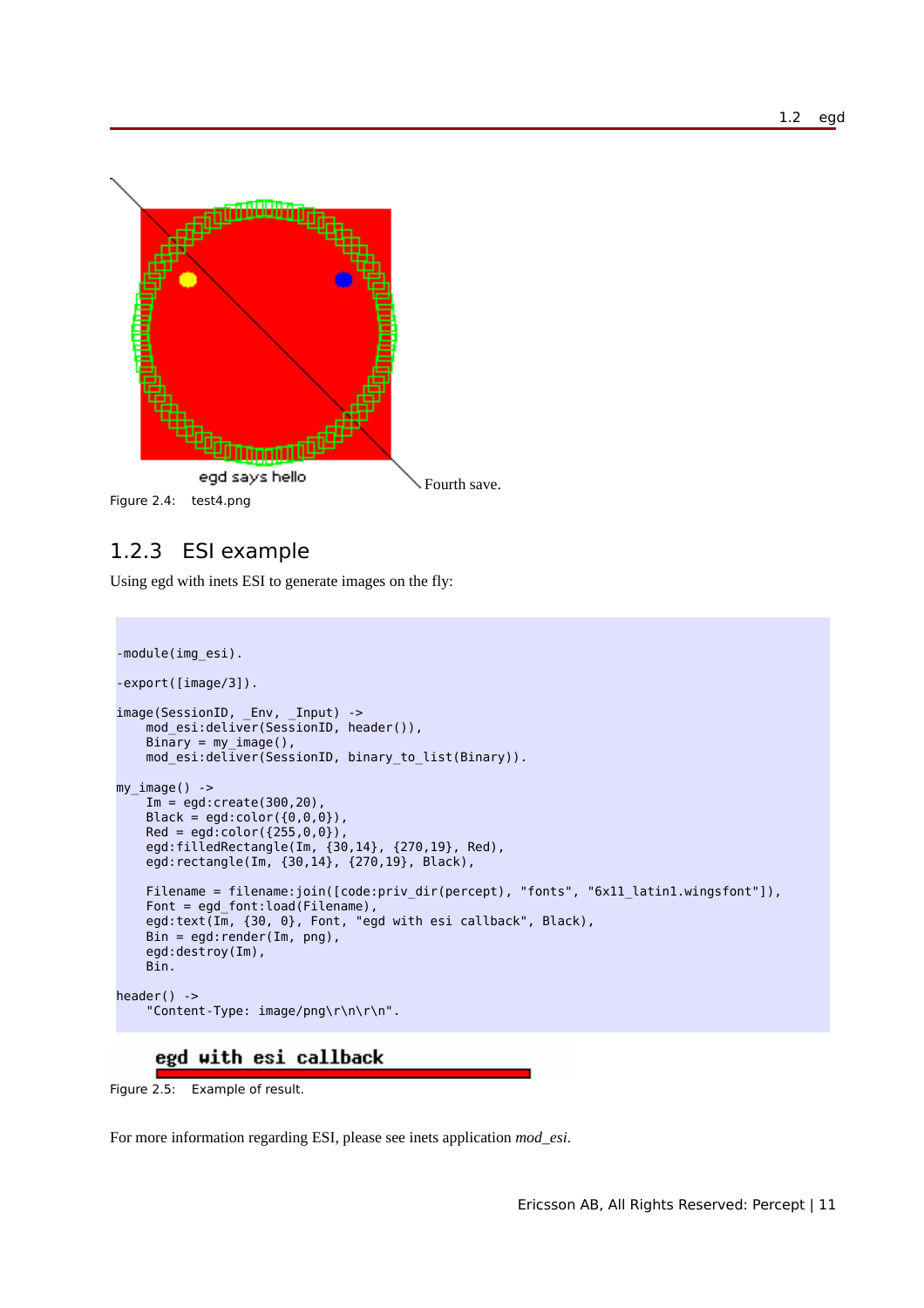# 2 Reference Manual

*Percept* is an acronym for *P*ercept - *er*lang *c*oncurr*e*ncy *p*rofiling *t*ool.

It is a tool to visualize application level concurrency and identify concurrency bottlenecks.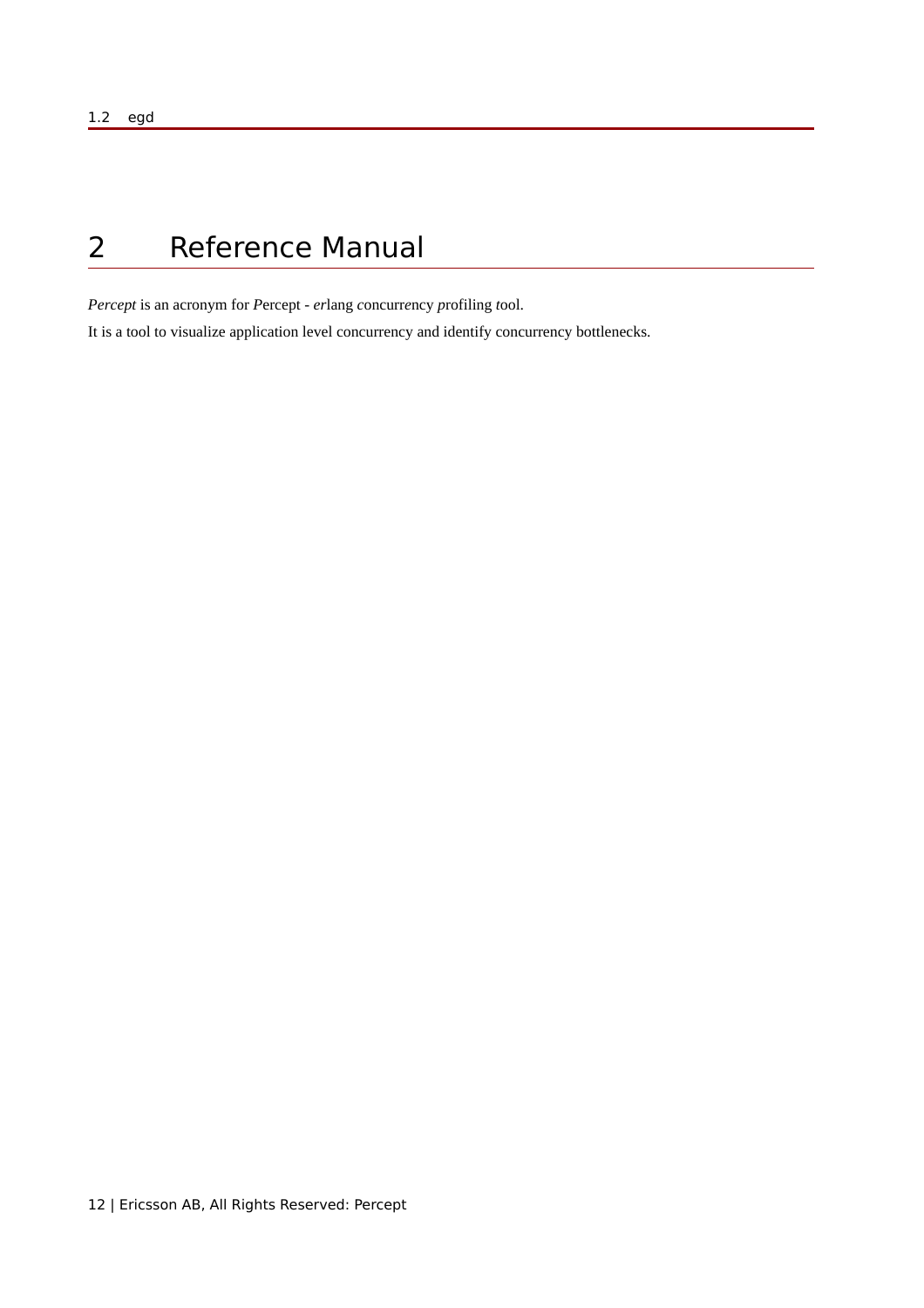# egd

Erlang module

egd - erlang graphical drawer

# DATA TYPES

```
color()
egd_image()
font()
point() = \{interger(), integer()\}render_option() = {render_engine, opaque} | {render_engine, alpha}
```
# Exports

```
color(Color::Value | Name) -> color()
Types:
   Value = \{byte(), byte(), byte() \} \{byte(), byte(), byte() \}Name = black | silver | gray | white | maroon | red | purple | fuchia |
   green | lime | olive | yellow | navy | blue | teal | aqua
Creates a color reference.
```

```
create(Width::integer(), Height::integer()) -> egd_image()
```
Creates an image area and returns its reference.

destroy(Image::egd\_image()) -> ok

Destroys the image.

```
filledEllipse(Image::egd_image(), P1::point(), P2::point(), Color::color()) -
> ok
```
Creates a filled ellipse object.

```
filledRectangle(Image::egd_image(), P1::point(), P2::point(), Color::color())
-> ok
```
Creates a filled rectangle object.

```
line(Image::egd_image(), P1::point(), P2::point(), Color::color()) -> ok
Creates a line object from P1 to P2 in the image.
```

```
rectangle(Image::egd_image(), P1::point(), P2::point(), Color::color()) -> ok
Creates a rectangle object.
```

```
render(Image::egd_image()) -> binary()
Equivalent to render(Image, png, [{render_engine, opaque}]).
```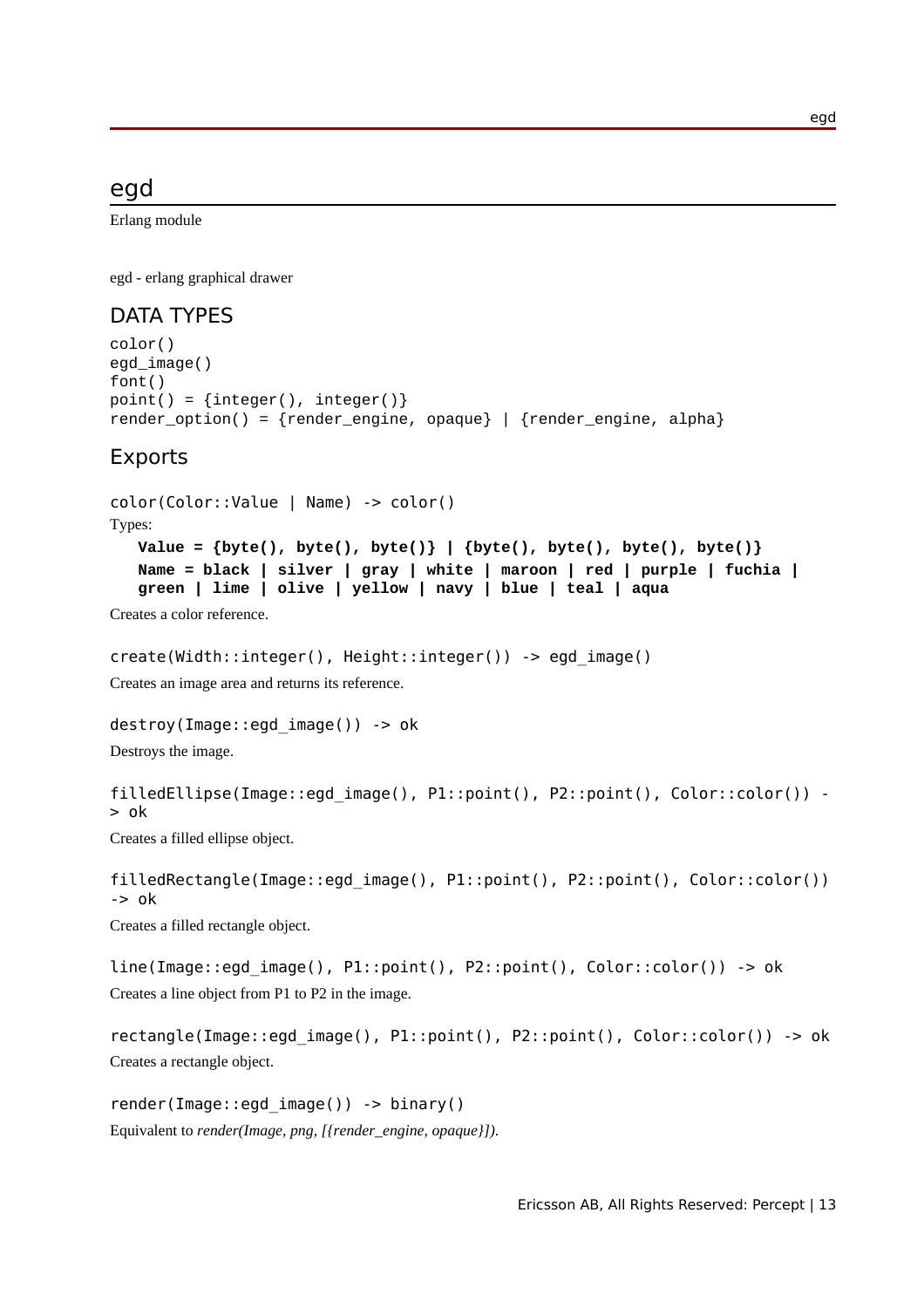render(Image::egd\_image(), Type::png | raw\_bitmap) -> binary() Equivalent to *render(Image, Type, [{render\_engine, opaque}])*.

```
render(Image::egd_image(), Type::png | raw_bitmap, Options::
[render\_option()]\) -> binary()
```
Renders a binary from the primitives specified by egd\_image(). The binary can either be a raw bitmap with rgb tripplets or a binary in png format.

save(Binary::binary(), Filename::string()) -> ok

Saves the binary to file.

```
text(Image::egd_image(), P::point(), Font::font(), Text::string(),
Color::color()) -> ok
```
Creates a text object.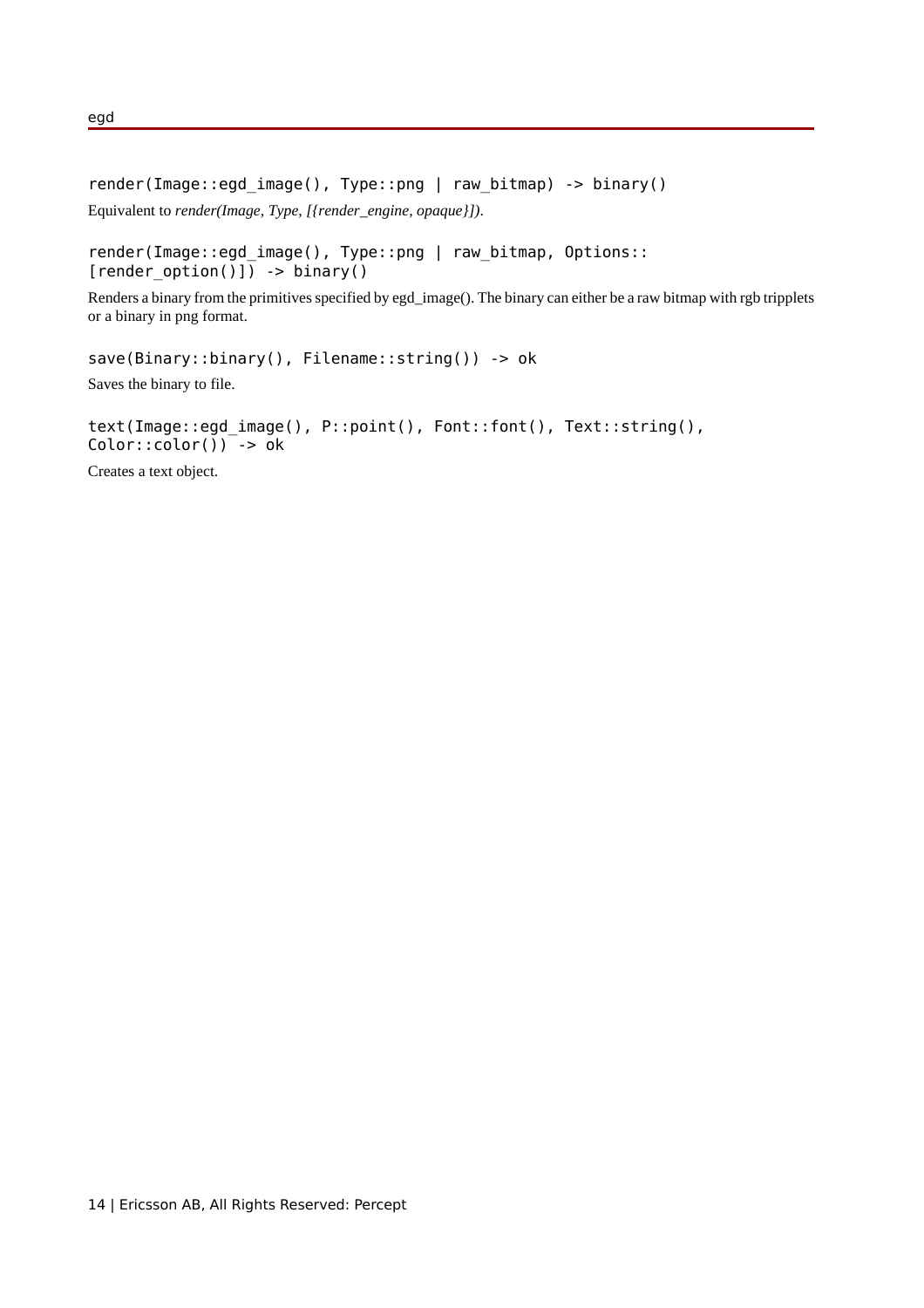### percept

Erlang module

Percept - Erlang Concurrency Profiling Tool This module provides the user interface for the application.

DATA TYPES percept\_option() = procs | ports | exclusive Exports analyze(Filename::string()) -> ok | {error, Reason} Analyze file. profile(Filename::string()) -> {ok, Port} | {already\_started, Port} *See also: percept\_profile*. profile(Filename::string(), Options::[percept\_option()]) -> {ok, Port} | {already\_started, Port} *See also: percept\_profile*. profile(Filename::string(), MFA::mfa(), Options::[percept\_option()]) -> ok | {already\_started, Port} | {error, not\_started} *See also: percept\_profile*. start webserver() -> {started, Hostname, Port} | {error, Reason} Types: **Hostname = string() Port = integer()**

**Reason = term()**

Starts webserver.

```
start webserver(Port::integer()) -> {started, Hostname, AssignedPort} |
{error, Reason}
Types:
   Hostname = string()
   AssignedPort = integer()
   Reason = term()
```
Starts webserver. If port number is 0, an available port number will be assigned by inets.

```
stop profile() -> ok | {error, not started}
```
*See also: percept\_profile*.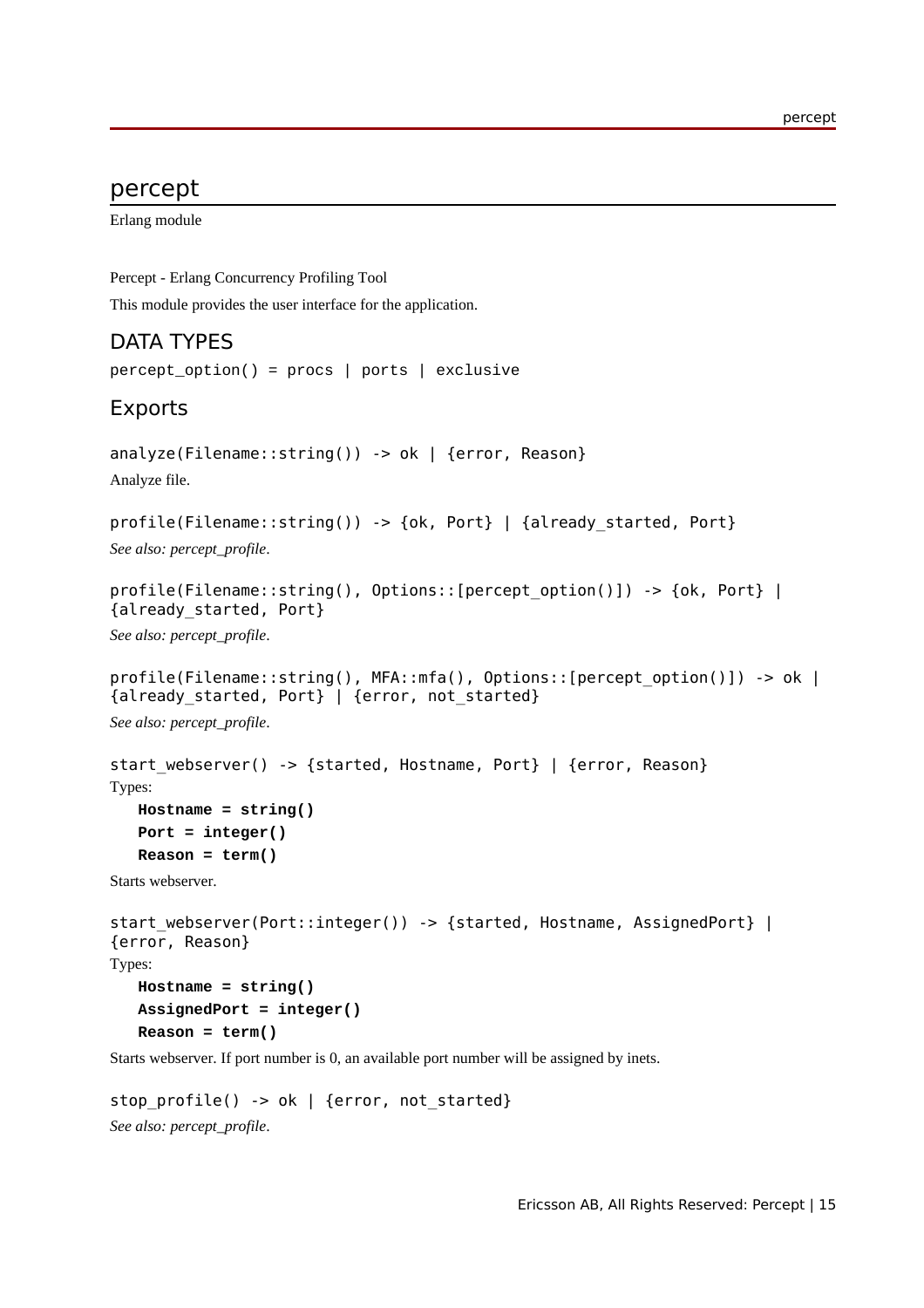stop\_webserver() -> ok | {error, not\_started} Stops webserver.